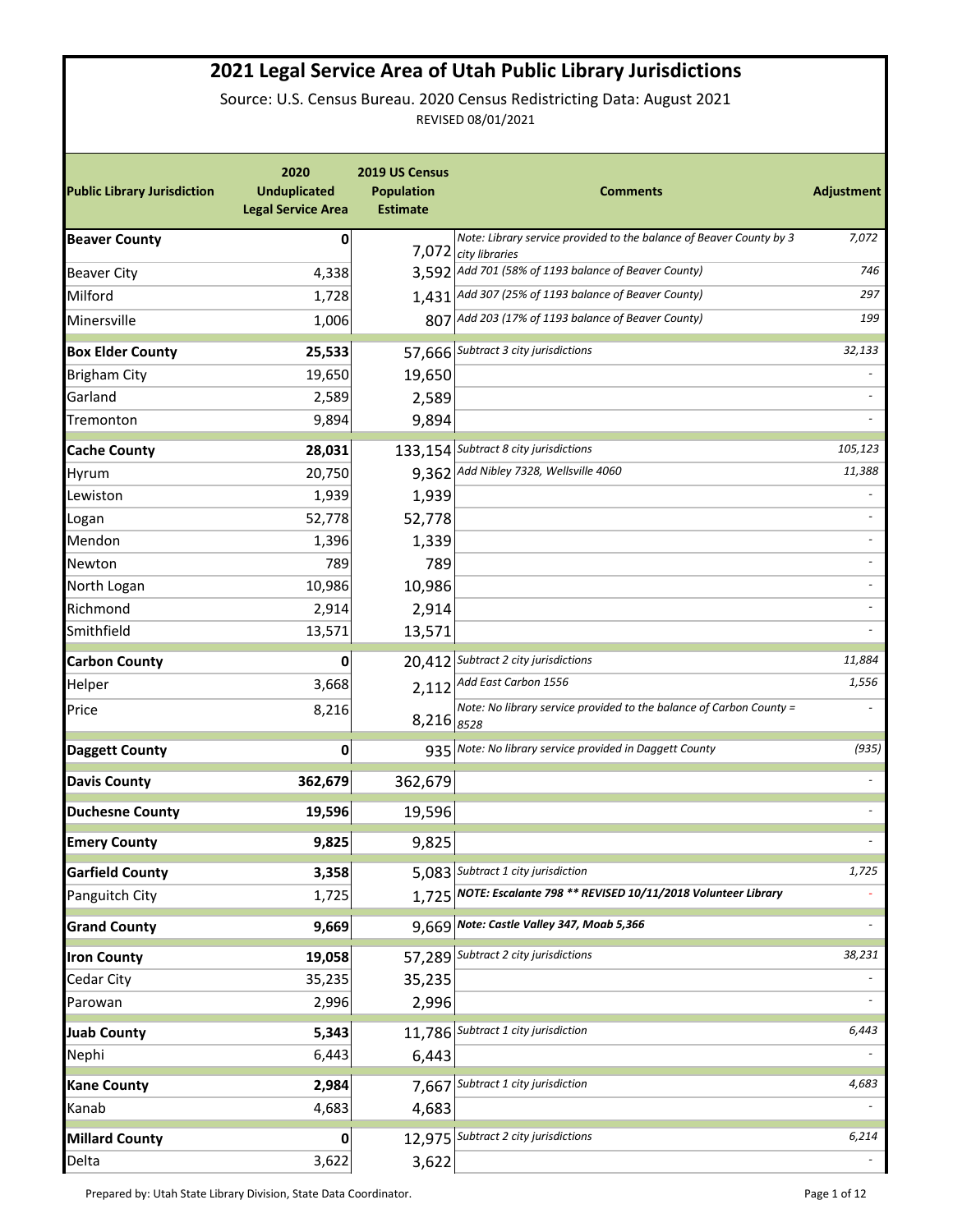## **2021 Legal Service Area of Utah Public Library Jurisdictions**

Source: U.S. Census Bureau. 2020 Census Redistricting Data: August 2021 REVISED 08/01/2021

| <b>Public Library Jurisdiction</b> | 2020<br><b>Unduplicated</b><br><b>Legal Service Area</b> | 2019 US Census<br><b>Population</b><br><b>Estimate</b> | <b>Comments</b>                                                      | <b>Adjustment</b> |
|------------------------------------|----------------------------------------------------------|--------------------------------------------------------|----------------------------------------------------------------------|-------------------|
| Fillmore                           | 2,592                                                    | $2,592$ <sub>6761</sub>                                | Note: No library service provided to the balance of Millard County = |                   |
| <b>Morgan County</b>               | 12,295                                                   | 12,295                                                 |                                                                      |                   |
| <b>Piute County</b>                | 1,438                                                    | 1,438                                                  |                                                                      |                   |
| <b>Rich County</b>                 | 2,510                                                    | 2,510                                                  |                                                                      |                   |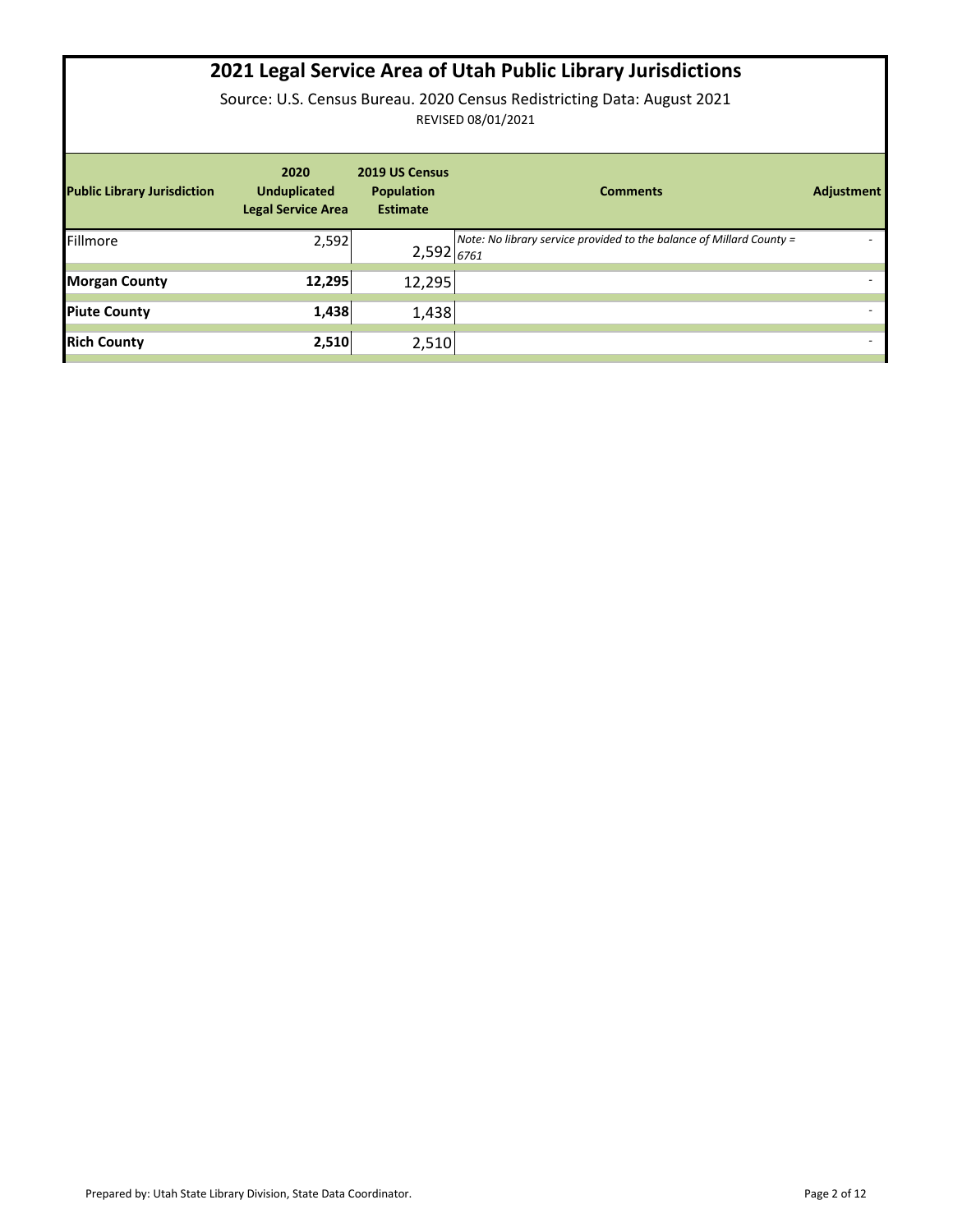## **2021 Legal Service Area of Utah Public Library Jurisdictions**

Source: U.S. Census Bureau. 2020 Census Redistricting Data: August 2021 REVISED 08/01/2021

| <b>Public Library Jurisdiction</b> | 2020<br><b>Unduplicated</b><br><b>Legal Service Area</b> | 2019 US Census<br><b>Population</b><br><b>Estimate</b> | <b>Comments</b>                                                     | Adjustment               |
|------------------------------------|----------------------------------------------------------|--------------------------------------------------------|---------------------------------------------------------------------|--------------------------|
| <b>Salt Lake County</b>            | 935,328                                                  |                                                        | 1,185,238 Subtract 2 city jurisdictions                             | 249,910                  |
| Murray                             | 50,637                                                   | 50,637                                                 |                                                                     |                          |
| Salt Lake City                     | 199,273                                                  | 199,273                                                |                                                                     |                          |
| <b>San Juan County</b>             | 14,518                                                   | 14,518                                                 |                                                                     |                          |
| <b>Sanpete County</b>              | 13,836                                                   | 28,437                                                 | Subtract 4 city jurisdictions                                       | 14,601                   |
| Ephraim                            | 5,611                                                    | 5,611                                                  |                                                                     |                          |
| Gunnison                           | 1,906                                                    |                                                        | Subtract Central Utah Correctional Facility 1679 (Source:           | (1, 679)                 |
|                                    |                                                          | 3,585                                                  | https://crbiprod.utah.gov/cognos10) as of 07/26/2021                |                          |
| Manti                              | 3,429                                                    | 3,429                                                  |                                                                     |                          |
| Mt. Pleasant                       | 3,655                                                    | 3,655                                                  |                                                                     |                          |
| <b>Sevier County</b>               | 6,619                                                    |                                                        | 21,522 Subtract 3 city jurisdictions                                | 14,903                   |
| Monroe                             | 2,515                                                    | 2,515                                                  |                                                                     |                          |
| Richfield                          | 8,201                                                    | 8,201                                                  |                                                                     |                          |
| Salina                             | 4,187                                                    |                                                        | 2,441 Add Aurora 984, Redmond 762                                   | 1,746                    |
| <b>Summit County</b>               | 33,961                                                   | 42,357                                                 | Subtract 1 city jurisdiction                                        | 8,396                    |
| Park City                          | 8,396                                                    | 8,396                                                  |                                                                     |                          |
| <b>Tooele County</b>               | 0                                                        | 72,698 24,339                                          | Note: No library service provided to the balance of Tooele County = | 48,359                   |
| Grantsville                        | 12,617                                                   | 12,617                                                 |                                                                     |                          |
| <b>Tooele City</b>                 | 35,742                                                   | 35,742                                                 |                                                                     |                          |
| <b>Uintah County</b>               | 35,620                                                   | 35,620                                                 |                                                                     |                          |
| <b>Utah County</b>                 | 76,477                                                   | 659,399                                                | Subtract 13 city jurisdictions.                                     | 582,922                  |
| American Fork                      | 33,337                                                   | 33,337                                                 |                                                                     |                          |
| Eagle Mountain                     | 43,623                                                   | 43,623                                                 |                                                                     |                          |
| Highland                           | 19,348                                                   | 19,348                                                 |                                                                     | $\overline{\phantom{a}}$ |
| Lehi                               | 75,907                                                   | 75,907                                                 |                                                                     |                          |
| Orem                               | 98,129                                                   | 98,129                                                 |                                                                     | $\overline{\phantom{a}}$ |
| Payson                             | 21,101                                                   | 21,101                                                 |                                                                     |                          |
| <b>Pleasant Grove</b>              | 37,726                                                   | 37,726                                                 |                                                                     | $\blacksquare$           |
| Provo                              | 115,162                                                  | 115,162                                                |                                                                     |                          |
| Salem                              | 9,298                                                    | 9,298                                                  |                                                                     |                          |
| Santaquin                          | 13,725                                                   | 13,725                                                 |                                                                     |                          |
| Saratoga Springs                   | 37,696                                                   | 37,696                                                 |                                                                     |                          |
| Spanish Fork                       | 42,602                                                   | 42,602                                                 |                                                                     | $\overline{\phantom{0}}$ |
| Springville                        | 35,268                                                   | 35,268                                                 |                                                                     |                          |
| <b>Wasatch County</b>              | 34,788                                                   | 34,788                                                 |                                                                     |                          |
| <b>Washington County</b>           | 180,279                                                  | 180,279                                                |                                                                     | $\overline{\phantom{a}}$ |
| <b>Wayne County</b>                | 2,486                                                    | 2,486                                                  |                                                                     |                          |
| <b>Weber County</b>                | 262,223                                                  | 262,223                                                |                                                                     | $\overline{\phantom{a}}$ |

Prepared by: Utah State Library Division, State Data Coordinator. Page 3 of 12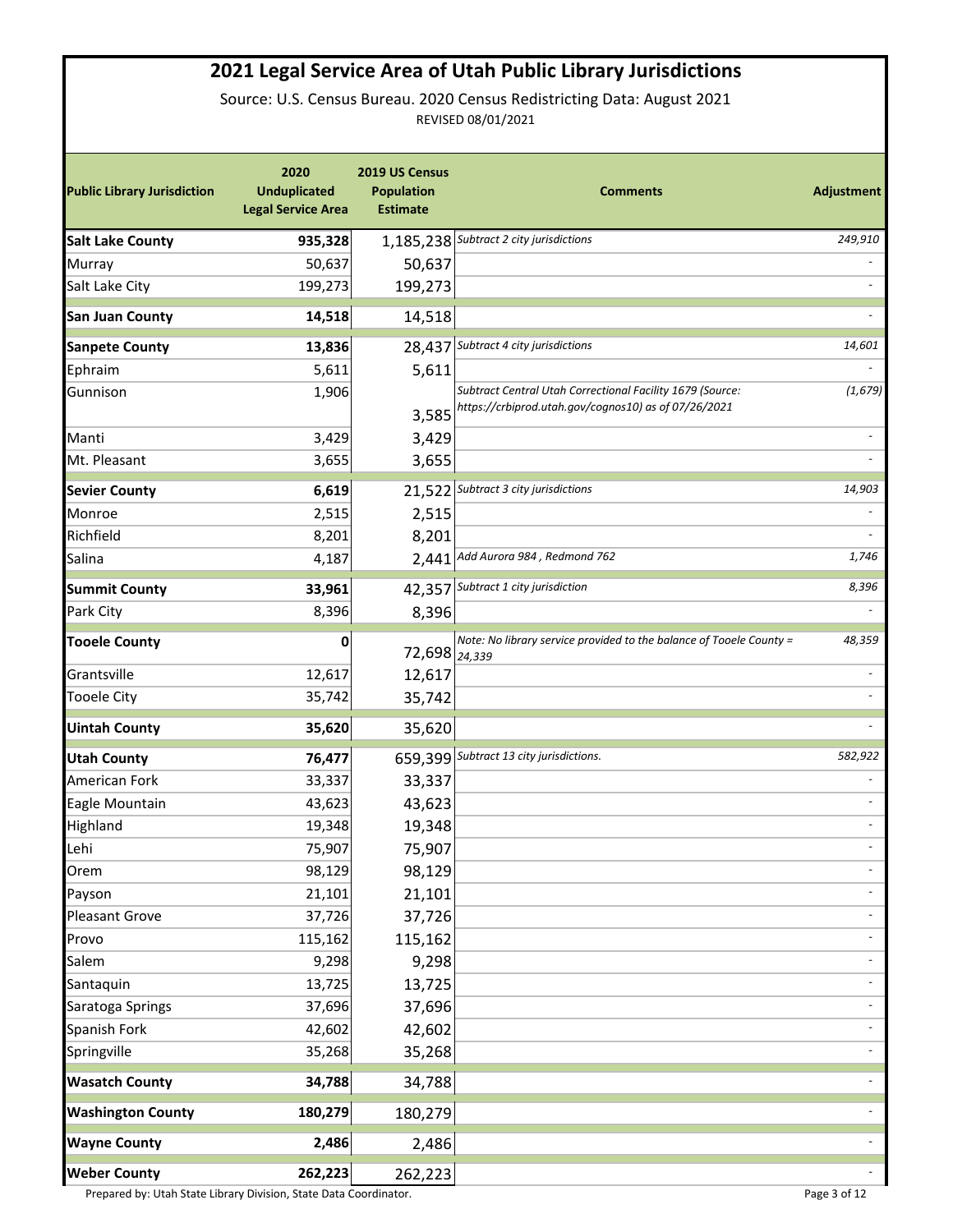| 2021 Legal Service Area of Utah Public Library Jurisdictions<br>Source: U.S. Census Bureau. 2020 Census Redistricting Data: August 2021<br>REVISED 08/01/2021 |                                                          |                                                        |                 |                   |
|---------------------------------------------------------------------------------------------------------------------------------------------------------------|----------------------------------------------------------|--------------------------------------------------------|-----------------|-------------------|
|                                                                                                                                                               |                                                          |                                                        |                 |                   |
| <b>Public Library Jurisdiction</b>                                                                                                                            | 2020<br><b>Unduplicated</b><br><b>Legal Service Area</b> | 2019 US Census<br><b>Population</b><br><b>Estimate</b> | <b>Comments</b> | <b>Adjustment</b> |
| <b>Total Unduplicated Population</b><br>of Legal Service Areas                                                                                                | 3,231,053                                                |                                                        |                 |                   |
| 2020 Official State Population,<br>2020 Census                                                                                                                |                                                          | 3,271,616                                              |                 |                   |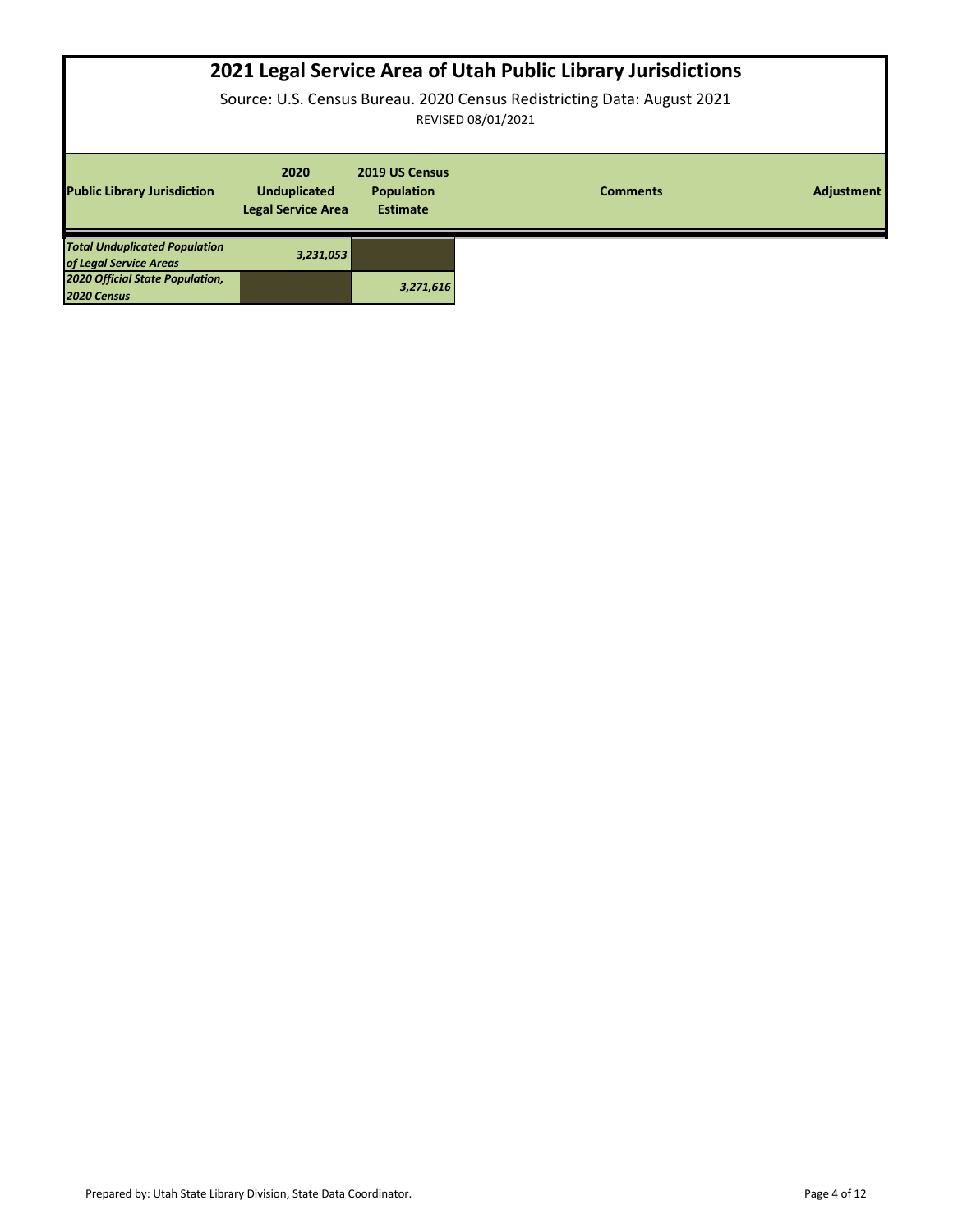|                           | <b>Total</b>         |
|---------------------------|----------------------|
|                           | <b>Population in</b> |
| <b>Geographic Area</b>    | 2020 Census          |
| Alpine city               | 10251                |
| Alta town                 | 228                  |
| Altamont town             | 239                  |
| Alton town                | 118                  |
| Amalga town               | 482                  |
| American Fork city        | 33337                |
| Aneth CDP                 | 427                  |
| Annabella town            | 836                  |
| Antimony town             | 118                  |
| Apple Valley town         | 855                  |
| Aurora city               | 984                  |
| Avon CDP                  | 390                  |
| <b>Ballard town</b>       | 1131                 |
| Bear River City city      | 877                  |
| Beaver city               | 3592                 |
| <b>Benjamin CDP</b>       | 1196                 |
| <b>Benson CDP</b>         | 1492                 |
| <b>Beryl Junction CDP</b> | 161                  |
| <b>Bicknell town</b>      | 323                  |
| <b>Big Water town</b>     | 449                  |
| <b>Blanding city</b>      | 3394                 |
| <b>Bluebell CDP</b>       | 278                  |
| <b>Bluff town</b>         | 240                  |
| <b>Bluffdale city</b>     | 17014                |
| <b>Bluffdale city</b>     | 17014                |
| Bonanza CDP               | O                    |
| <b>Boulder town</b>       | 227                  |
| Bountiful city            | 45762                |
| Brian Head town           | 151                  |
| Brigham City city         | 19650                |
| <b>Brighton town</b>      | 432                  |
| Bryce Canyon City town    | 336                  |
| Cache CDP                 | 38                   |
| Cannonville town          | 186                  |
| Carbonville CDP           | 1383                 |
| Castle Dale city          | 1492                 |
| Castle Valley town        | 347                  |
| Cedar City city           | 35235                |
| Cedar Fort town           | 427                  |
| Cedar Highlands town      | 99                   |
| Cedar Hills city          | 10019                |
| Centerfield town          | 1341                 |
| Centerville city          | 16884                |
| <b>Central CDP</b>        | 656                  |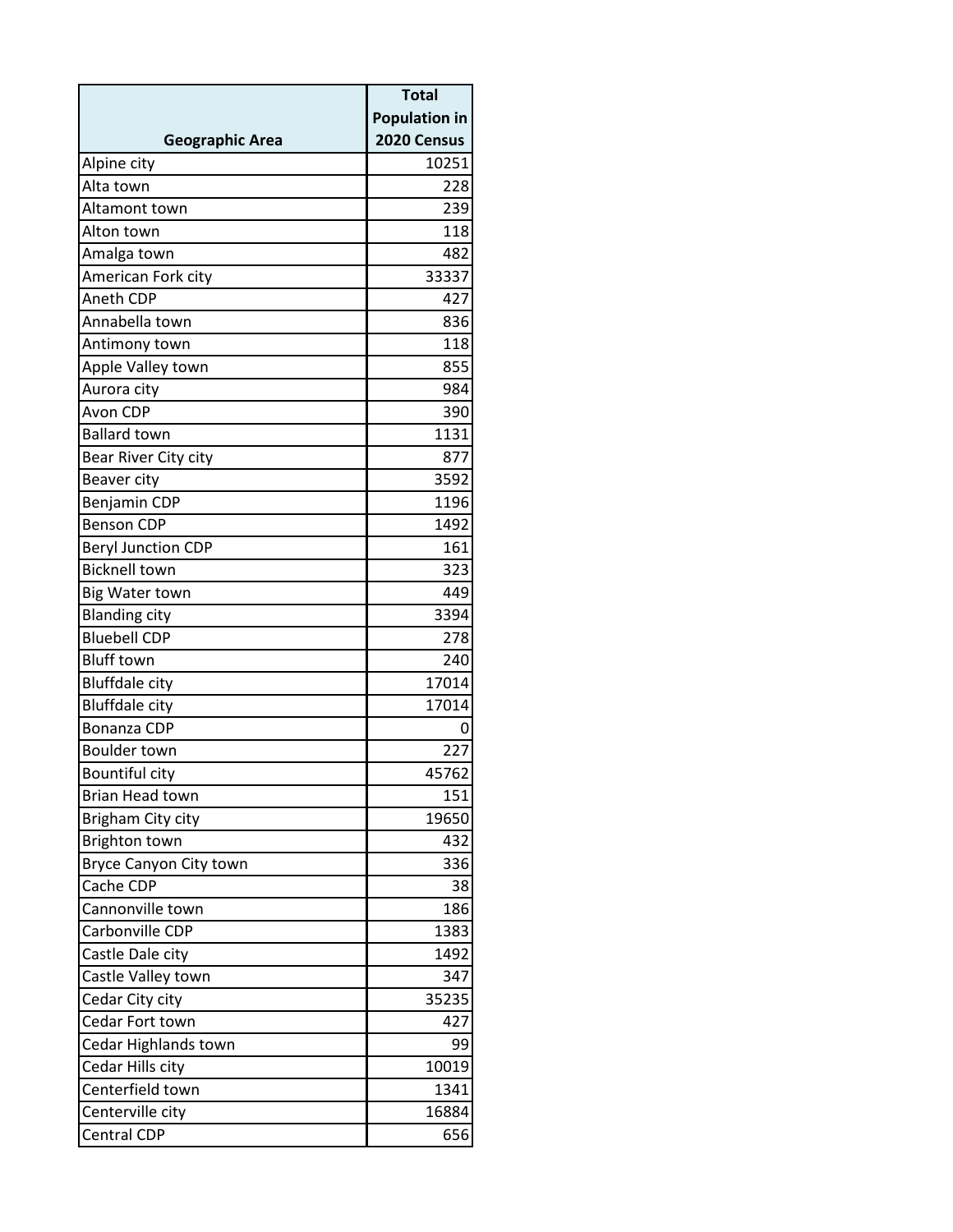| Central Valley town                     | 647   |
|-----------------------------------------|-------|
| Charleston town                         | 436   |
| Circleville town                        | 550   |
| Clarkston town                          | 749   |
| Clawson town                            | 162   |
| <b>Clear Creek CDP</b>                  | 12    |
| Clearfield city                         | 31909 |
| Cleveland town                          | 497   |
| Clinton city                            | 23386 |
| Coalville city                          | 1486  |
| Copperton metro township                | 829   |
| Corinne city                            | 809   |
| Cornish town                            | 274   |
| Cottonwood Heights city                 | 33617 |
| Cove CDP                                | 494   |
| Dammeron Valley CDP                     | 871   |
| Daniel town                             | 916   |
| Delta city                              | 3622  |
| Deseret CDP                             | 327   |
| Deweyville town                         | 417   |
| Draper city                             | 51017 |
| Duchesne city                           | 1588  |
| Dugway CDP                              | 342   |
| Dutch John town                         | 141   |
| Eagle Mountain city                     | 43623 |
| East Basin CDP                          | 3023  |
| East Carbon city                        | 1556  |
| Echo CDP                                | 60    |
| Eden CDP                                | 690   |
| <b>Elberta CDP</b>                      | 180   |
| Elk Ridge city                          | 4687  |
| Elmo town                               | 405   |
| Elsinore town                           | 802   |
| Elwood town                             | 1173  |
| Emery town                              | 307   |
| <b>Emigration Canyon metro township</b> | 1466  |
| Enoch city                              | 7374  |
| <b>Enterprise CDP</b>                   | 575   |
| <b>Enterprise city</b>                  | 2027  |
| Ephraim city                            | 5611  |
| Erda CDP                                | 3673  |
| Escalante city                          | 786   |
| Eureka city                             | 662   |
| Fairfield town                          | 160   |
| Fairview city                           | 1203  |
| Farmington city                         | 24531 |
| Farr West city                          | 7691  |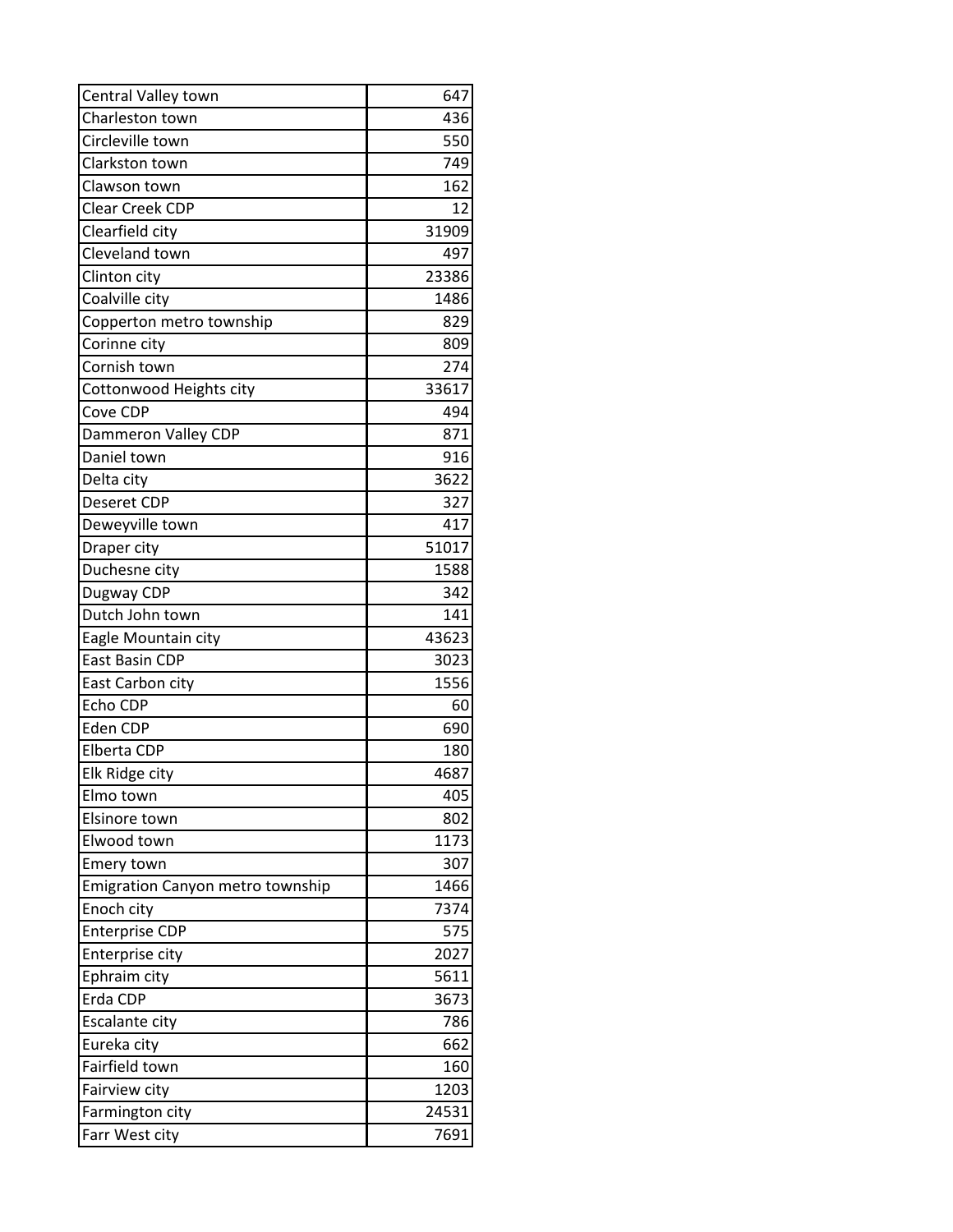| Fayette town              | 245   |
|---------------------------|-------|
| Ferron city               | 1474  |
| <b>Fielding town</b>      | 546   |
| Fillmore city             | 2592  |
| <b>Flaming Gorge CDP</b>  | 72    |
| Fort Duchesne CDP         | 546   |
| Fountain Green city       | 1197  |
| Francis town              | 1564  |
| <b>Fremont CDP</b>        | 167   |
| Fruit Heights city        | 6101  |
| Garden CDP                | 240   |
| Garden City town          | 602   |
| Garland city              | 2589  |
| Genola town               | 1548  |
| Glendale town             | 312   |
| Glenwood town             | 474   |
| Goshen town               | 978   |
| <b>Granite CDP</b>        | 1076  |
| Grantsville city          | 12617 |
| Green River city          | 847   |
| Gunnison city             | 3509  |
| Halchita CDP              | 273   |
| <b>Halls Crossing CDP</b> | 4     |
| Hanksville town           | 158   |
| Harrisville city          | 7036  |
| Hatch town                | 132   |
| Heber city                | 16856 |
| Helper city               | 2112  |
| Henefer town              | 838   |
| Henrieville town          | 221   |
| Herriman city             | 55144 |
| Hideout town              | 922   |
| <b>Highland city</b>      | 19348 |
| Hildale city              | 1127  |
| Hinckley town             | 614   |
| <b>Hobble Creek CDP</b>   | 169   |
| Holden town               | 438   |
| Holladay city             | 31965 |
| Honeyville city           | 1606  |
| Hooper city               | 9087  |
| Howell town               | 240   |
| Hoytsville CDP            | 702   |
| Huntington city           | 1914  |
| Huntsville town           | 573   |
| Hurricane city            | 20036 |
| Hyde Park city            | 5234  |
| Hyrum city                | 9362  |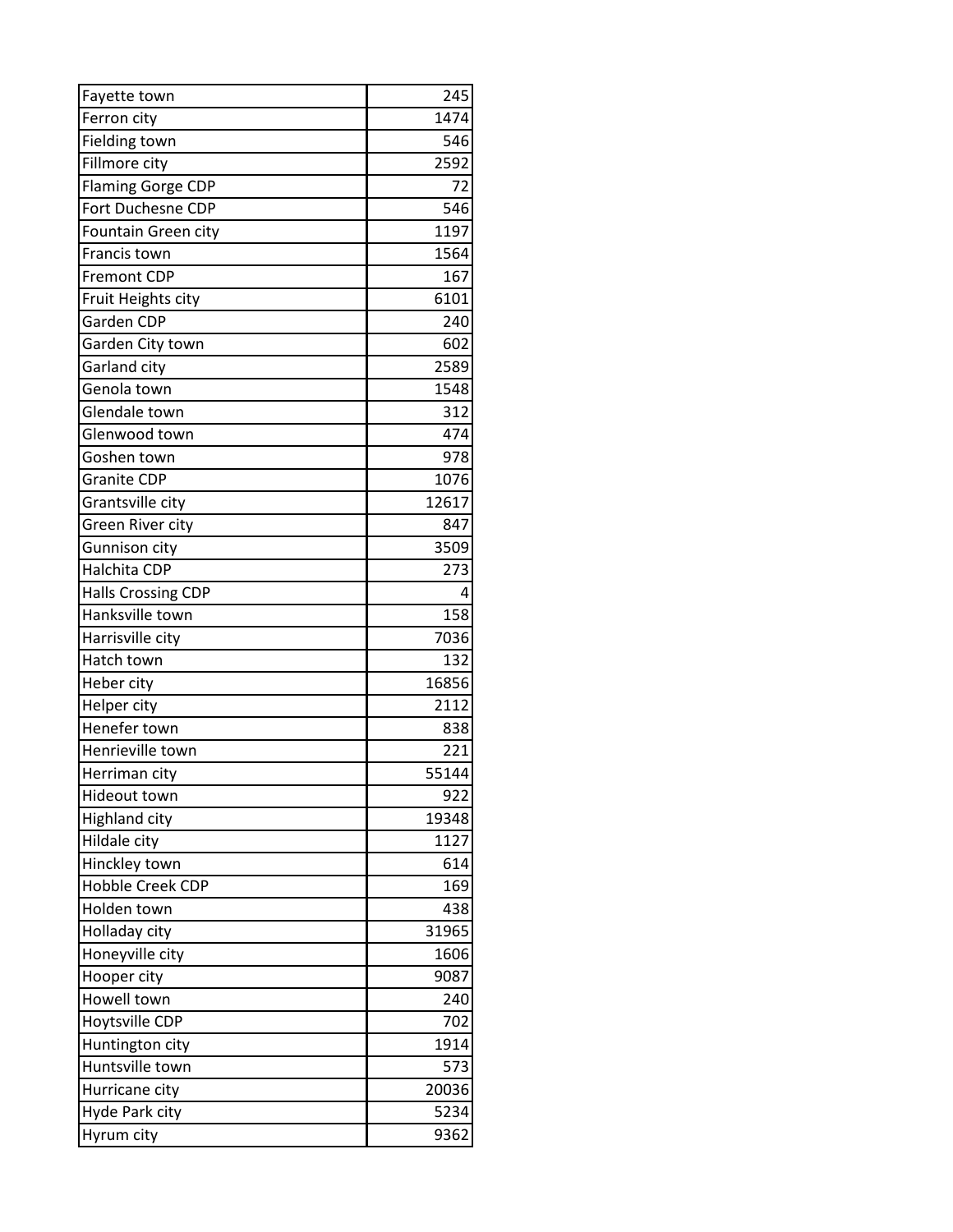| Independence town         | 121   |
|---------------------------|-------|
| Interlaken town           | 179   |
| Ivins city                | 8978  |
| Jensen CDP                | 372   |
| Joseph town               | 288   |
| Junction town             | 212   |
| Kamas city                | 2092  |
| Kanab city                | 4683  |
| Kanarraville town         | 442   |
| Kanosh town               | 508   |
| Kaysville city            | 32945 |
| Kearns metro township     | 36723 |
| Kenilworth CDP            | 200   |
| Kingston town             | 135   |
| Koosharem town            | 244   |
| La Sal CDP                | 348   |
| La Verkin city            | 4354  |
| Lake Shore CDP            | 802   |
| Laketown town             | 299   |
| Lapoint CDP               | 170   |
| Layton city               | 81773 |
| Leamington town           | 256   |
| Leeds town                | 864   |
| Lehi city                 | 75907 |
| Levan town                | 862   |
| Lewiston city             | 1939  |
| Liberty CDP               | 1522  |
| Lindon city               | 11397 |
| Loa town                  | 516   |
| Logan city                | 52778 |
| Lyman town                | 196   |
| Lynndyl town              | 111   |
| Maeser CDP                | 4081  |
| Magna metro township      | 29251 |
| Manila town               | 308   |
| Manti city                | 3429  |
| Mantua town               | 1090  |
| Mapleton city             | 11365 |
| <b>Marion CDP</b>         | 676   |
| Marriott-Slaterville city | 2135  |
| Marysvale town            | 356   |
| Mayfield town             | 556   |
| Meadow town               | 320   |
| Mendon city               | 1339  |
| Mexican Hat CDP           | 21    |
| Midvale city              | 36028 |
| Midway city               | 6003  |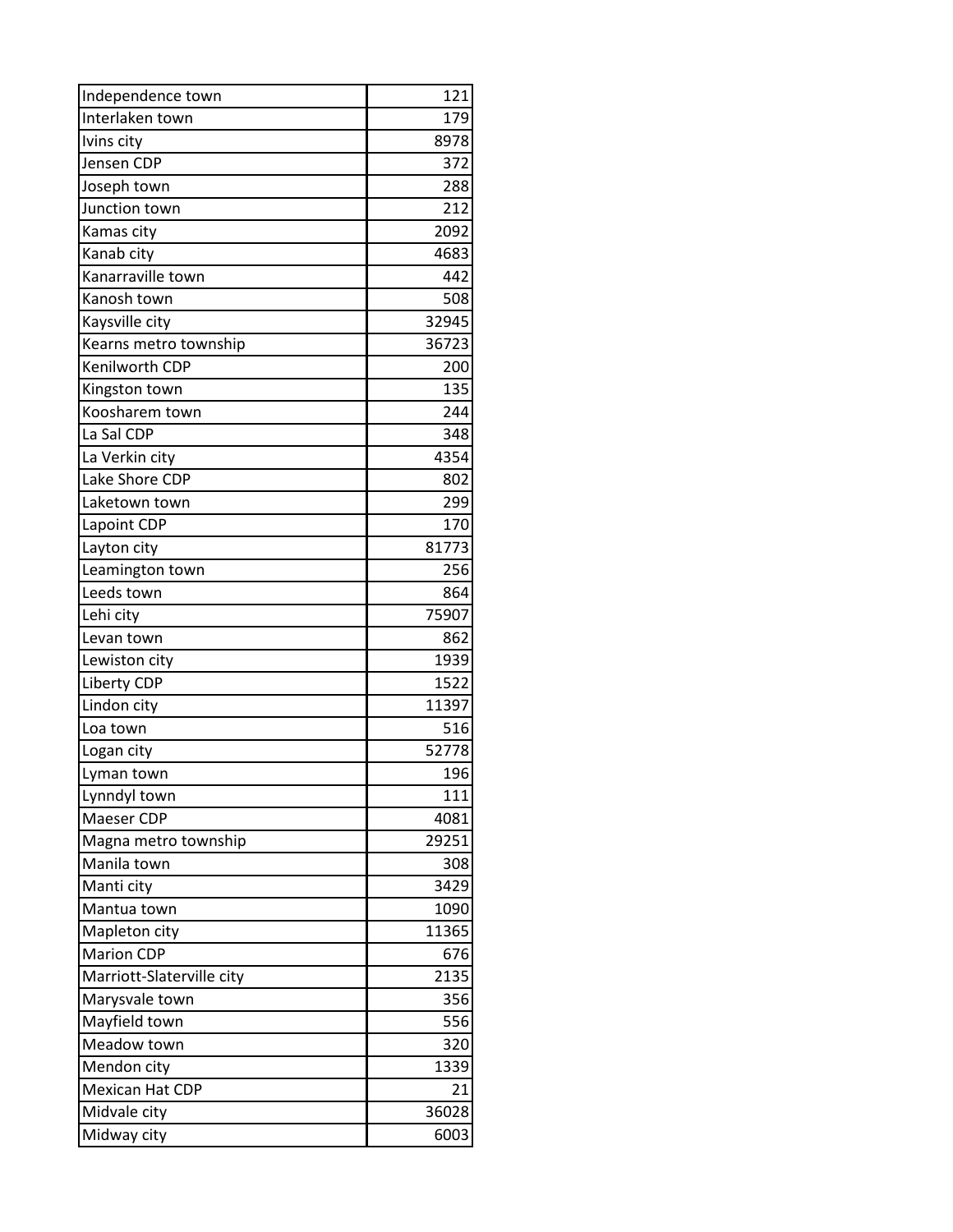| Milford city               | 1431  |
|----------------------------|-------|
| Millcreek city             | 63380 |
| Millville city             | 2326  |
| Minersville town           | 807   |
| Moab city                  | 5366  |
| Modena CDP                 | 15    |
| Mona city                  | 1750  |
| Monroe city                | 2515  |
| Montezuma Creek CDP        | 284   |
| Monticello city            | 1824  |
| Morgan city                | 4071  |
| Moroni city                | 1544  |
| Mount Pleasant city        | 3655  |
| Mountain Green CDP         | 4231  |
| Murray city                | 50637 |
| Myton city                 | 561   |
| Naples city                | 2280  |
| Navajo Mountain CDP        | 450   |
| Neola CDP                  | 491   |
| Nephi city                 | 6443  |
| New Harmony town           | 236   |
| Newcastle CDP              | 330   |
| Newton town                | 789   |
| Nibley city                | 7328  |
| North Logan city           | 10986 |
| North Ogden city           | 20916 |
| North Salt Lake city       | 21907 |
| Oak City town              | 595   |
| Oakley city                | 1588  |
| Oasis CDP                  | 58    |
| Ogden city                 | 87321 |
| Oljato-Monument Valley CDP | 682   |
| Ophir CDP                  | 24    |
| Orangeville city           | 1224  |
| Orderville town            | 598   |
| Orem city                  | 98129 |
| Palmyra CDP                | 443   |
| Panguitch city             | 1725  |
| Paradise town              | 971   |
| Paragonah town             | 536   |
| Park City city             | 8396  |
| Parowan city               | 2996  |
| Payson city                | 21101 |
| Peoa CDP                   | 249   |
| Perry city                 | 5555  |
| Peter CDP                  | 623   |
| Pine Valley CDP            | 249   |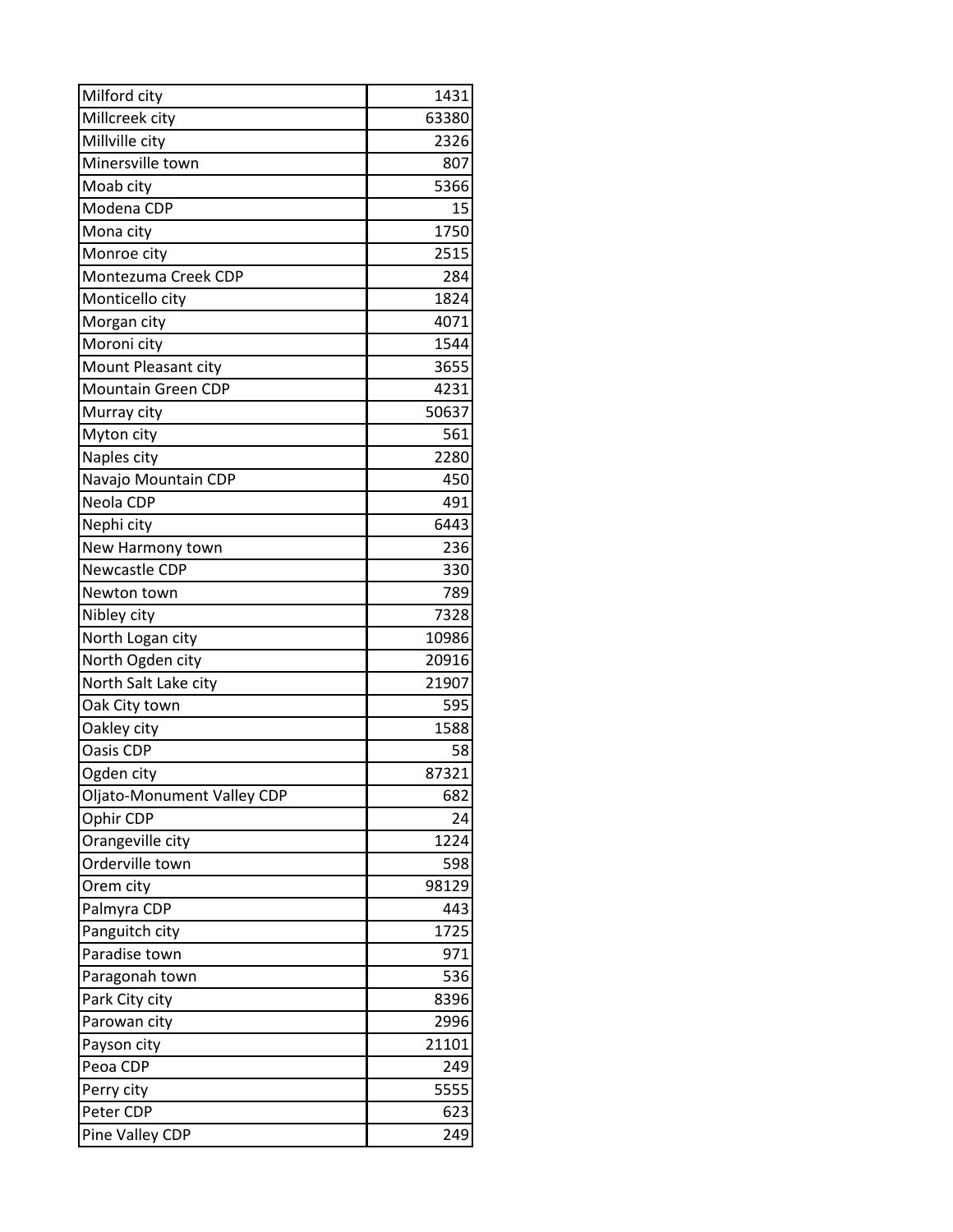| Plain City city       | 7833   |
|-----------------------|--------|
| Pleasant Grove city   | 37726  |
| Pleasant View city    | 11083  |
| Plymouth town         | 427    |
| Portage town          | 273    |
| Price city            | 8216   |
| Providence city       | 8218   |
| Provo city            | 115162 |
| <b>Randlett CDP</b>   | 184    |
| Randolph town         | 467    |
| Redmond town          | 762    |
| Richfield city        | 8201   |
| Richmond city         | 2914   |
| River Heights city    | 2144   |
| Riverdale city        | 9343   |
| Riverside CDP         | 971    |
| Riverton city         | 45285  |
| Rockville town        | 226    |
| Rocky Ridge town      | 848    |
| Roosevelt city        | 6747   |
| Roy city              | 39306  |
| Rush Valley town      | 431    |
| Salem city            | 9298   |
| Salina city           | 2441   |
| Salt Lake City city   | 199723 |
| Samak CDP             | 93     |
| Sandy city            | 96904  |
| Santa Clara city      | 7553   |
| Santaquin city        | 13725  |
| Saratoga Springs city | 37696  |
| Scipio town           | 353    |
| Scofield town         | 26     |
| Sigurd town           | 405    |
| Silver Summit CDP     | 1694   |
| Smithfield city       | 13571  |
| Snowville town        | 163    |
| Snyderville CDP       | 6744   |
| South Jordan city     | 77487  |
| South Ogden city      | 17488  |
| South Salt Lake city  | 26777  |
| South Weber city      | 7867   |
| South Willard CDP     | 1840   |
| Spanish Fork city     | 42602  |
| Spanish Valley CDP    | 529    |
| Spring City city      | 949    |
| Spring Glen CDP       | 1054   |
| Spring Lake CDP       | 528    |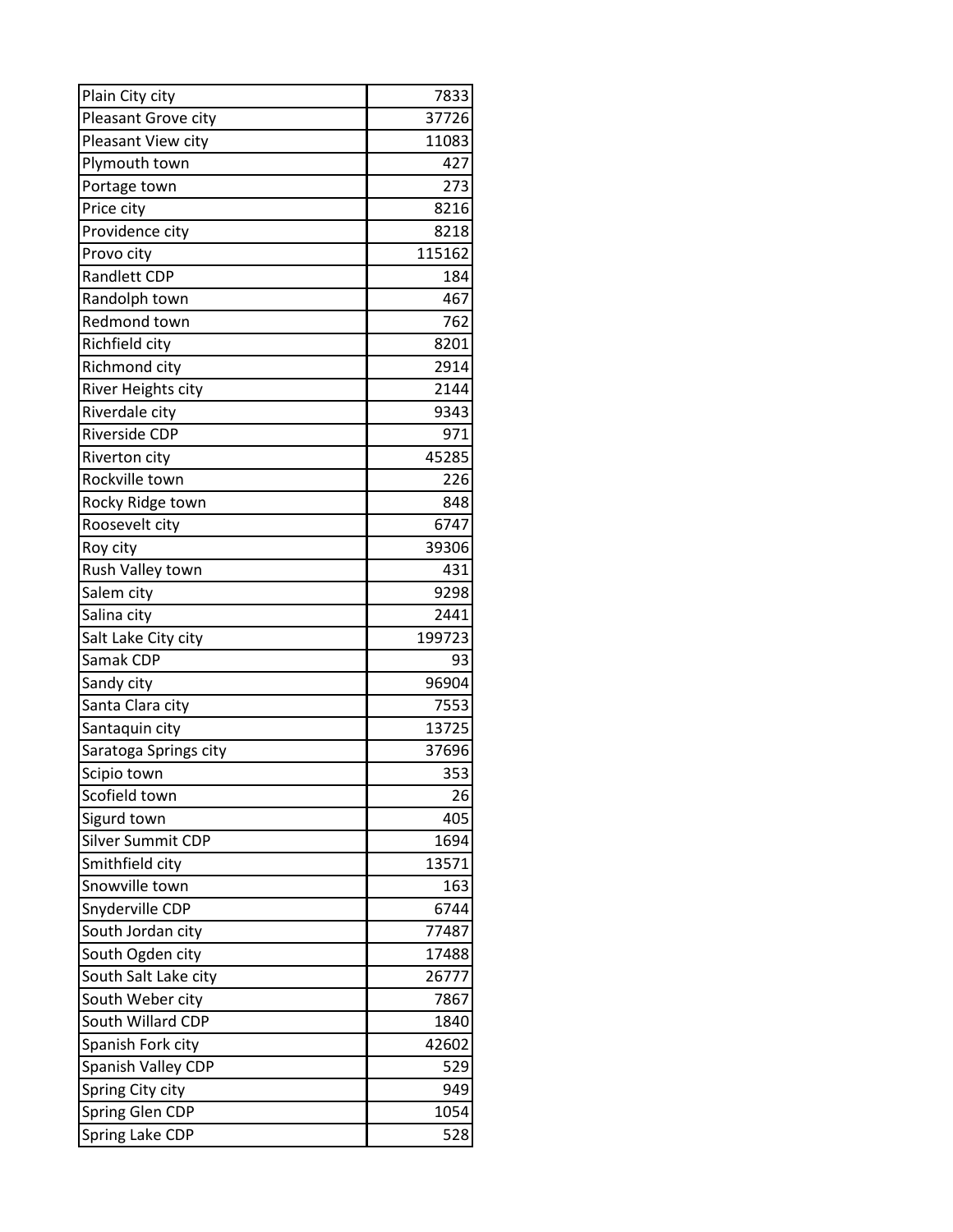| Springdale town                | 514    |
|--------------------------------|--------|
| Springville city               | 35268  |
| St. George city                | 95342  |
| <b>Stansbury Park CDP</b>      | 9851   |
| Sterling town                  | 274    |
| Stockton town                  | 621    |
| Summit CDP                     | 170    |
| Summit Park CDP                | 8820   |
| Sundance CDP                   | 113    |
| Sunset city                    | 5475   |
| Sutherland CDP                 | 147    |
| Syracuse city                  | 32141  |
| Tabiona town                   | 143    |
| Taylorsville city              | 60448  |
| Teasdale CDP                   | 140    |
| <b>Thatcher CDP</b>            | 807    |
| Thompson Springs CDP           | 34     |
| Timber Lakes CDP               | 866    |
| Tooele city                    | 35742  |
| Toquerville city               | 1870   |
| Torrey town                    | 231    |
| Tremonton city                 | 9894   |
| Trenton town                   | 512    |
| Tropic town                    | 486    |
| Tselakai Dezza CDP             | 95     |
| Uintah town                    | 1454   |
| Vernal city                    | 10079  |
| Vernon town                    | 256    |
| Veyo CDP                       | 586    |
| Vineyard town                  | 12543  |
| Virgin town                    | 670    |
| Wales town                     | 338    |
| Wallsburg town                 | 290    |
| Wanship CDP                    | 423    |
| Washington city                | 27993  |
| <b>Washington Terrace city</b> | 9267   |
| Wellington city                | 1605   |
| Wellsville city                | 4060   |
| Wendover city                  | 1115   |
| West Bountiful city            | 5917   |
| West Haven city                | 16739  |
| West Jordan city               | 116961 |
| <b>West Mountain CDP</b>       | 1250   |
| West Point city                | 10963  |
| West Valley City city          | 140230 |
| West Wood CDP                  | 1066   |
| White City metro township      | 5522   |